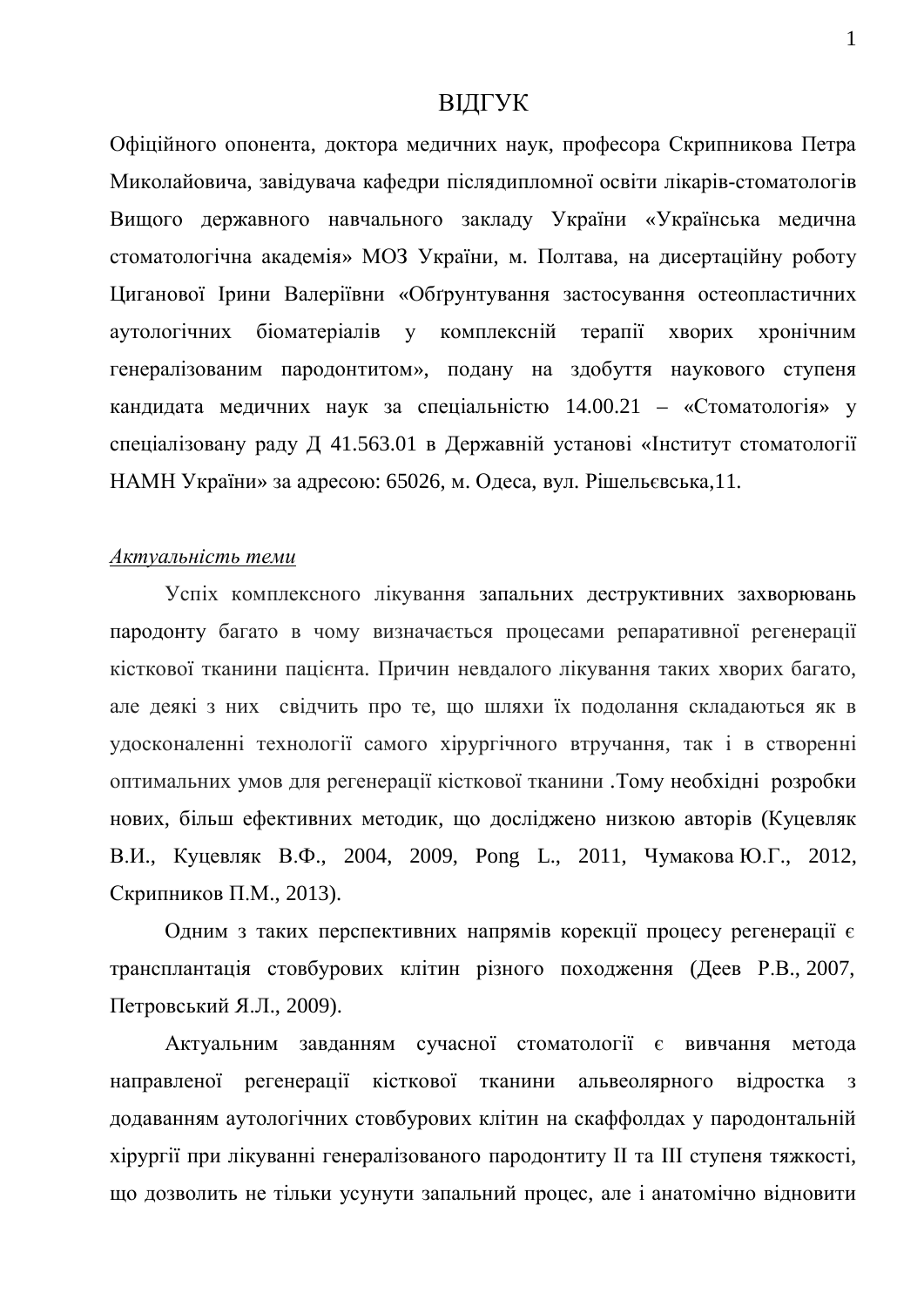структурні компоненти пародонту, в першу чергу, альвеолярну кістку (Перова М.Д., 2007, Салютин Р.В., 2011), що й послужило основою даної дисертаційної роботи.

Ступінь обґрунтованості наукових положень висновків і рекомендацій,  $c$ формульованих у дисертаиії, їх достовірність і новизна.

Дисертаційна робота є фрагментом комплексної науково-дослідної роботи кафедри стоматології та терапевтичної стоматології Харківської медичної академії післядипломної освіти: «Клінічний перебіг основних стоматологічних захворювань з урахуванням соматичної патології в умовах екологічно-небезпечних факторів довкілля. Розробка схем профілактики, лікування та реабілітації хворих з використанням вітчизняних матеріалів» (№ ДР 0110U002440). Здобувач була співвиконавцем фрагмента вищевказаної теми.

Дисертаційна робота Циганової І.В. побудована по традиційному плану, складається зі вступу, аналітичного огляду літератури, ; розділів власних досліджень, аналізу та узагальнення отриманих результатів, висновків, практичних рекомендацій, додатків і списку використаних джерел з 270 найменувань, з них 141 кирилицею, 129 латиницею, ілюстрація роботи зроблена за допомогою 6 таблиць, 89 рисунків.

Автором поставлена мета – підвищення ефективності хірургічного етапу комплексного лікування хворих на генералізований пародонтит шляхом застосування аутологічних стовбурових клітин, як стимулятора остеогенезу.

Для досягнення поставленої мети було сформульовано 5 завдань, для їх рішення були використані: експериментальні методи (на тваринах) для вивчення транспортних властивостей остеопластичних матеріалів як скаффолдів; порівняльного аналізу процесів загоєння кісткових дефектів при використанні стовбурових клітин; морфологічних змін кісткової тканини щелепи кролика, залежно від кількості введених аутологічних стовбурових клітин і способу їх отримання (з кісткового мозку або жирової тканини); клінічні - для оцінки стоматологічного статусу хворих, стану тканин пародонту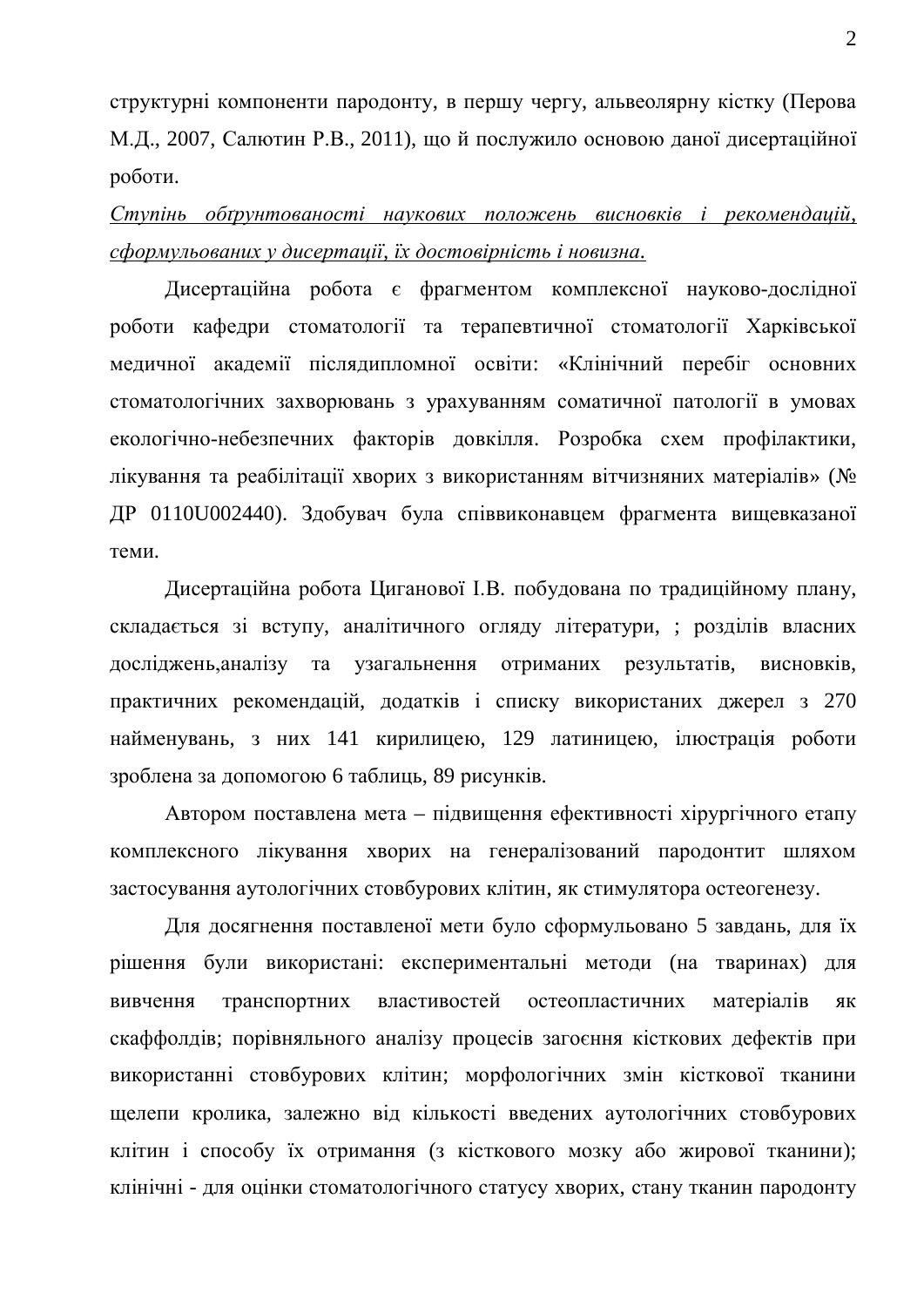за допомогою апаратно-діагностичного комплексу Florida-probe; панорамна рентгенографія; статистичні - для оцінки достовірності отриманих результатів.

Наукова новизна полягає у тому, що автором вперше в Україні на підставі експериментальних досліджень вивчені транспортні властивості восьми остеопластичних матеріалів як скаффолдів. Встановлено, що найкращими транспортними властивостями володіє Коллапан.

Вперше проведено порівняльний аналіз процесу загоєння кісткових дефектів щелепи при застосуванні остеопластичних матеріалів з додаванням аутологічних стовбурових клітин з кісткового мозку кролика.

Вперше обтрунтовано і експериментально підтверджено можливість застосування аутологічних стовбурових клітин з кісткового мозку (СККМ) та жирової тканини (СКЖТ) для оптимізації регенерації кісткової тканини з ціллю підвищення ефективності хірургічного лікування хворих на генералізований пародонтит II і III ступеню.

Вперше визначенний дозозалежний репаративний ефект стовбурових клітин з кісткового мозку та жирової тканини. Оптимальною выявилась доза 500 тисяч стовбурових клітин на обсяг дефекту 0,027 см<sup>3</sup>.

Вперше в експерименті встановлено, що стовбурові клітини кісткового мозку володіють більш вираженими остеогенними властивостями у порівнянні із стовбуровими клітинами жирової тканини.

Вперше встановлено, що введення 500 тис. стовбурових клітин з кісткового мозку на Коллапані через 90 днів призводить до відновлення гістологічної структури дефекту нижньої щелепи.

Практичне значення роботи. Вперше в Україні експериментально та клінічно обґрунтований дозозалежний ефект застосування стовбурових клітин з кісткового мозку і стовбурових клітин жирової тканини. Проведені експериментальні і клінічні дослідження показали, що аутологичні стовбурові клітини з кісткового мозку та стовбурові клітини жирової тканини на остеопластичному скаффолді мають репаративну здатність і можуть бути застосовані з метою спрямованої тканинної регенерації на етапі хірургічного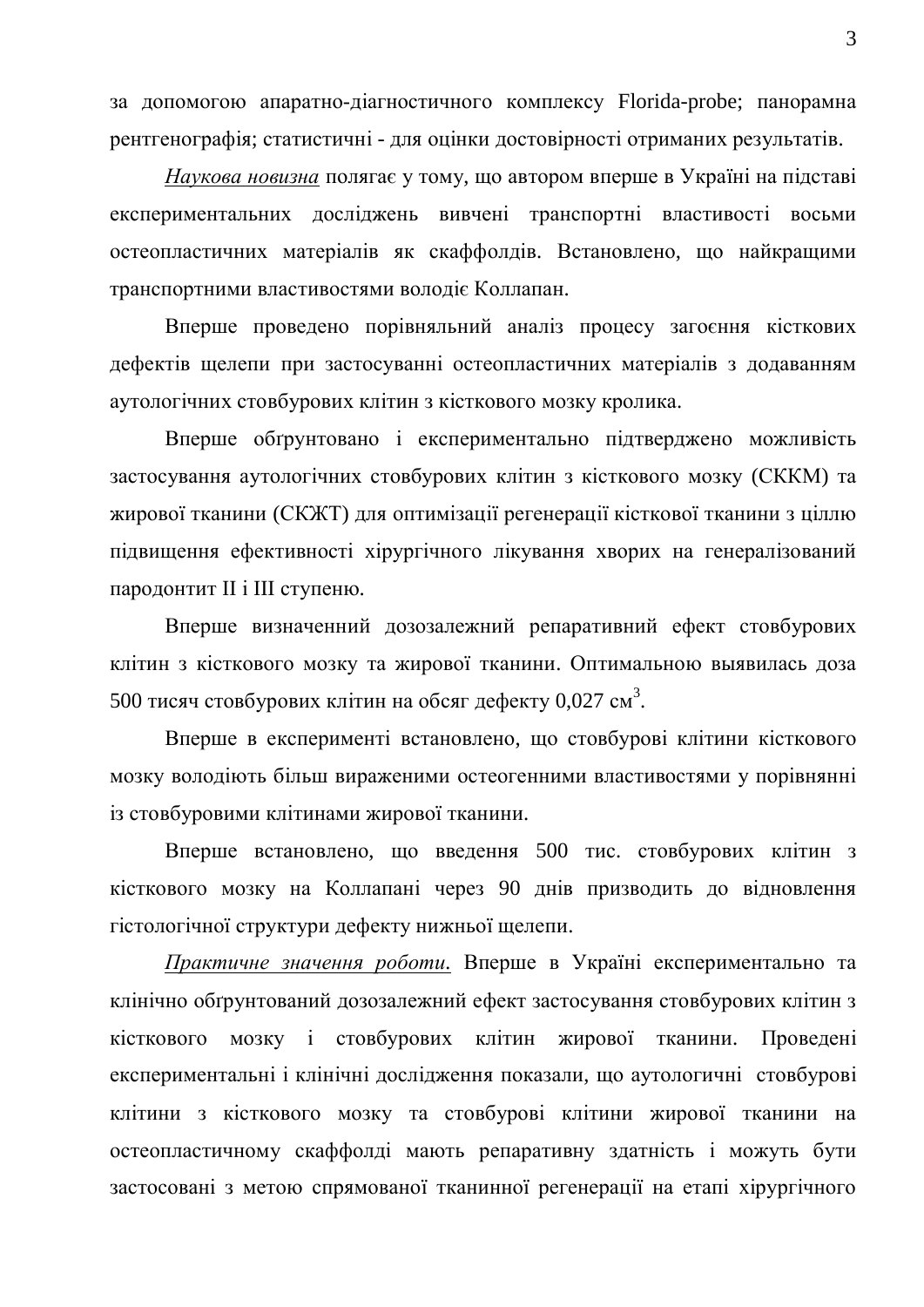лікування хворих на генералізований пародонт II і III ступеня, а також можливо в подальших дослідженнях у щелепно-лицьовій хірургії, імплантології, ортопедії і травматології, що дозволяє значно збільшити ефективність лікування и може бути рекомендовано для практичного застосування.

*Ɉɰɿɧɤɚ ɡɦɿɫɬɭ ɪɨɛɨɬɢ, ɿʀ ɡɧɚɱɟɧɧɹ ɜ ɰɿɥɨɦɭ, ɡɚɭɜɚɠɟɧɧɹ ɳɨɞɨ*  $\alpha$ формлення дисертації.

У вступі дисертант переконливо обґрунтовує актуальність проблеми, ії значимість для сучасної стоматології, мету та завдання дослідження; науковопрактичну значимість роботи.

Огляд літератури складається з 4-х підрозділів. У підрозділі 1.1 дисертант зупиняється на проблемі й досягненнях застосування клітинної та тканинної терапії у різних галузях медицини, наводить детальну характеристику стовбурових клітин.

У другому підрозділі (1.2) дисертант зупиняється на стані питання біотехнологій в стоматології, перспективах їх розвитку і можливості застосування стовбурових клітин різного походження в сучасних умовах, висвітлює проблему застосування стовбурових клітин, тканинної інженерії для регенерації кісткових дефектів щелеп, тканин зуба і пародонта.

Підрозділ 1.3 огляду літератури присвячений проблемі направленої регенерації кісткової тканини та її корекції. Згідно даних літератури, автор підкреслює, що заміщення дефектних ділянок кісткової тканини з повним відновленням кістки в зоні дефекту — гостра проблема сучасної медицини в цілому і стоматології, зокрема. Стає очевидною необхідність пошуку нових методів, що забезпечують повну репарацію кісткових дефектів. Однією із складних проблем є вибір адекватного скаффолда для культури стовбурових клітин.

У підрозділі 1.4 огляду літератури дисертант розглядає роль мембран у направленої регенерації кісткової тканини, вимоги до них: біосумісність, інтеграцію в навколишню кісткову тканину і щільне прикріплення до шийки імплантату, перешкоджання утворенню фіброзної тканини замість кістки,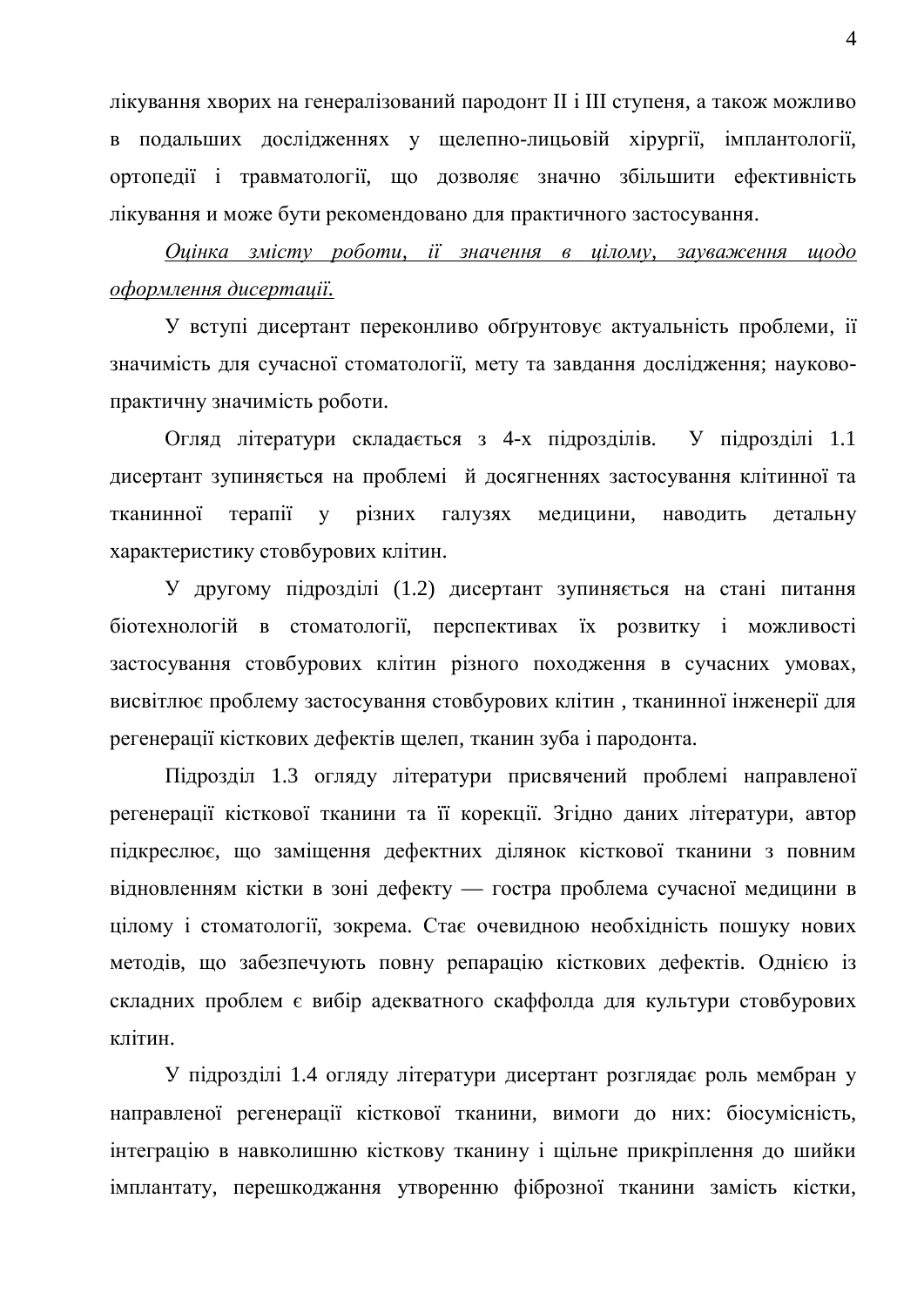проростання епітелію і проникненню бактерій, забезпечення необхідного простору для кісткової регенерації.

Наприкінці огляду літератури дисертант робить коротке резюме й обґрунтовує доцільність розпочатого дослідження, однак доцільно робити узагальнення і в підрозділах як в 1.3.

В цілому, огляд літератури читається з інтересом, усі наведені дані свідчать про компетентність дисертанта щодо проблеми.

Другий розділ роботи присвячений опису матеріалів та методів дослідження.

Дисертаційна робота носить експериментально-клінічний характер.

Для вирішення поставленої мети та завдань дисертаційної роботи проведено комплекс експериментальних та клінічних досліджень.

З метою вивчення властивостей остеопластичних матеріалів-скаффолдів стовбурових клітин щурів *in vitro* проводили на 12 білих щурах лінії Wistar.

Стовбурові клітини кісткового мозку щура наносили на остеопластичні матеріали: Біо-Ген (Італія), Биоколаген (Швейцарія), Біо-Осс (Швейцарія), Періоглас (США), Остеоапатит (США), Кергап (Україна), Коллапан Л (Росія), Стимул-Осс (Росія).

Порівняльний аналіз процесу загоєння кісткових дефектів нижньої щелепи кролика при застосуванні матеріалів-скаффолдів з додаванням стовбурових клітин кролика *in vivo* вивчали на 13 кроликах-самцях породи Шиншила.

В експериментальних дослідженнях з вивчення впливу аутологічних клітин кролика, отриманих з кісткового мозку та жирової тканини, на загоєння дірчастих дефектів альвеолярного відростка розміром 0,027 см<sup>3</sup>, було використано 32 кролика породи Шиншила, яких виводили з експерименту методом повітряної емболії на 42-у і 90-у добу.

Джерелом первинної культури кісткомозковіх стовбурових клітин був кістковий мозок зі стегнових кісток щурів і клубових кісток кроликів. Підшкірний жир виділяли з невеликого розрізу пахової області кроликів.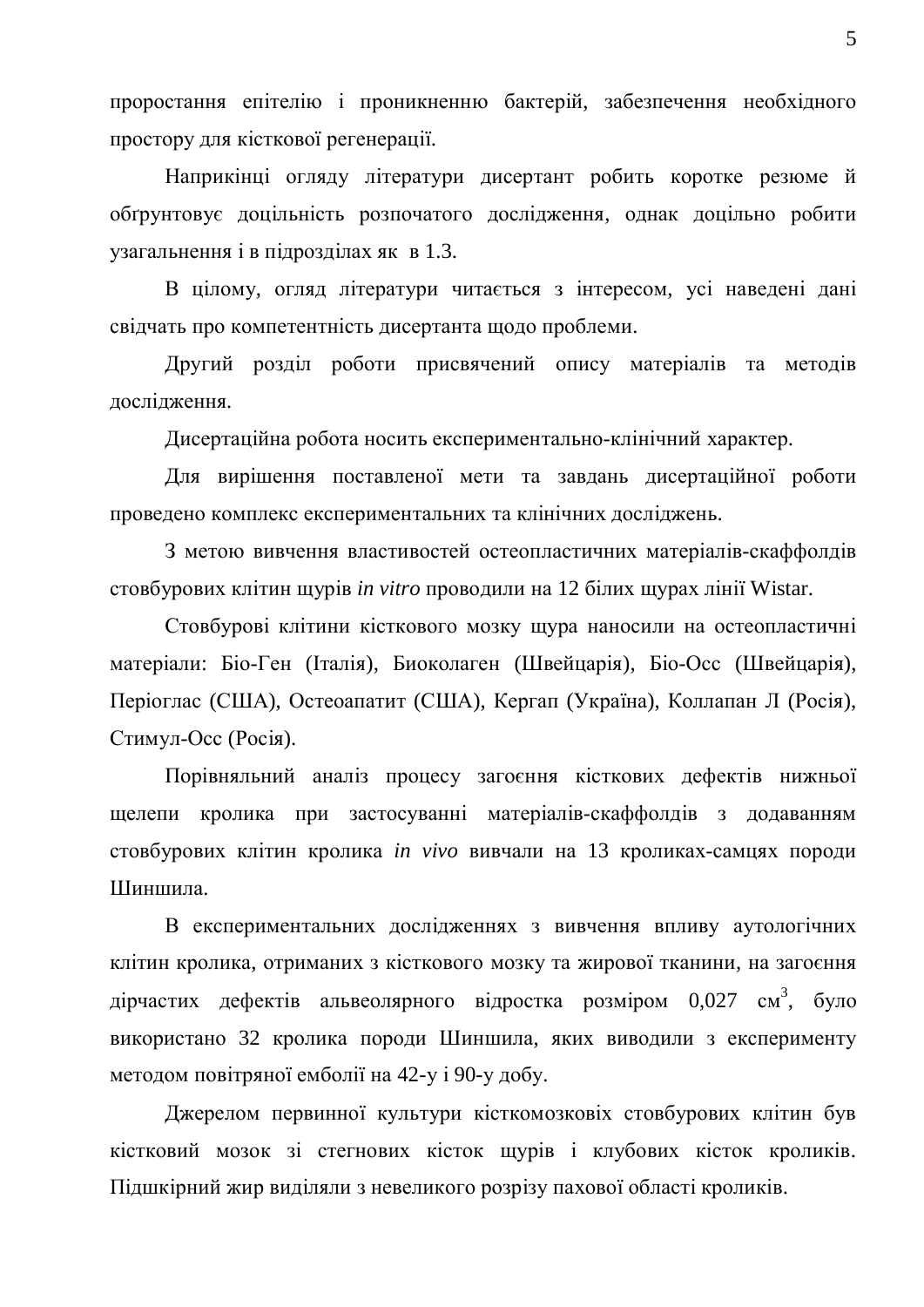Дисертант докладно описує способи отримання і культивації стовбурових клітин кісткового мозку та жирової тканини.

Морфометричні та мікробіологічні дослідження. На комп'ютерних зображеннях мікропрепаратів підраховували клітинні і тканинні компоненти кісткового дефекту на відрізку 165 мкм і вимірювали їх площі. Для морфометричних показників використовували окуляр і мікрометр «Reichert». Оцінку ступеня вірогідності отриманих результатів дослідження використовували варіаційно-статистичний метод аналізу за допомогою "Microsoft Excel" i "Statistica 8" з використанням непараметричних критеріїв.

Групу клінічних спостережень склали 20 хворих генералізованим пародонтитом II-III ступеня, обстеженим по традиційній схемі та за допомогою системи «Florida Probe», яким проведено комплексне лікування, що полягало в професійній гігієні порожнини рота, усуненні травматичної оклюзії, фармакотерапії, що складалася з прийому антимікробних, остеопротекторних, гіпосенсибілізуючих препаратів, вітамінних комплексів.

Основній групі з 10 добровольців, які дали згоду на забір кісткового мозку, культивування стовбурових клітин і пародонтальні операції з його використанням. Контрольній групі з 10 хворих проводили аналогічні операції без застосування аутологічних стовбурових клітин кісткового мозку.

Хворим робили клаптеві операції з використанням аутологічних стовбурових клітин з урахуванням обсягу дефекту, що склало 2 млн. стовбурових клітин.

Досліджували динаміку через 6 місяців, 12 місяців.

Отримані цифрові результати обробляли методом математичної статистики за допомогою коефіцієнта Ст'юдента.

По розділу виникли зауваження:

Не потрібно докладно описувати загальновідомі індекси як гігієнічні так і пародонтологічні, можна було вказати посилання на авторів.

*Третій й четвертий розділ роботи* присвячений трьом етапам експериментальних досліджень: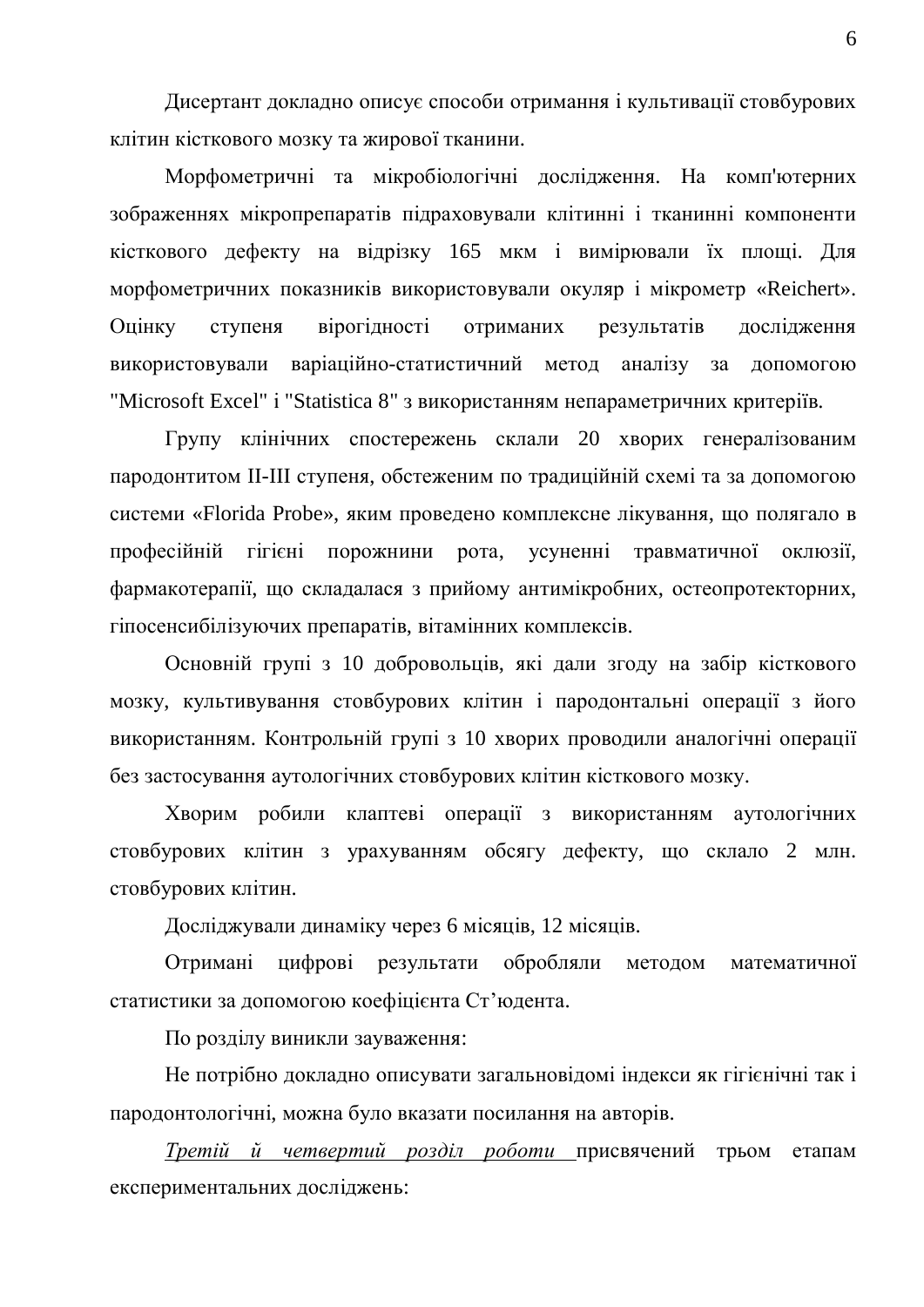Встановлена цитотоксичність для стовбурових клітин двох носіїв - Періо-Гласса і Стимул-Осса. Після додавання їх до культури клітини швидко деградували. Коллапан, Біо-Ген, Биоколаген, Біо-Осс, Остеопатит, Кергап - не чинили негативного впливу на СК, що обгрунтовує можливість їх використання в якості клітинних носіїв в регенеративної терапії, найкращий результат показав Коппапан.

Досліджено процес загоєння кісткових дефектів нижньої щелепи кролика при застосуванні остеопластичних матеріалів - скаффолдів з додаванням кісткових клітин кролика *in vivo*.

В ході експериментальних досліджень вивчено транспортні властивості остеопластичного матеріалу як скаффолда для культури клітин, проведено порівняльний аналіз процесу загоєння кісткових дефектів щелепи кролика при застосуванні остеопластичних матеріалів з додаванням аутологічних стовбурових клітин з кісткового мозку.

Найкращий результат отриман при застосуванні комбінації «коллапан+мембрана+стромальні клітини».

В експериментальних дослідженнях вивчено вплив аутологічних клітин кролика в кількості 100 тисяч, 500 тисяч, 1 мільйон, отриманих з кісткового мозку та жирової тканини, на загоєння дірчастих дефектів альвеолярного відростку, об'ємом 0,027 см<sup>3</sup>.

В розділі 3.2 можливе виключення мал. 3.1- етап операції.

Розділ 3. немає висновку.

Розділ 4. описаний в повному обсязі, зауважень немає. Він міг би бути самостійним науковим дослідженням по даній темі.

Було проведено порівняльну характеристику репаративного остеогенезу при застосуванні стовбурових клітин кісткового мозку та жирової тканини. У всіх дослідних групах при введенні стовбурових клітин, отриманих як з жирової тканини, так і з кісткового мозку, на носії Коллапан, відмічається стимуляція остеогенезу. Однак, згідно морфометричним даним, виявлено, що на 42 добу утворювання остеогенних тканин у групах з введенням СККМ було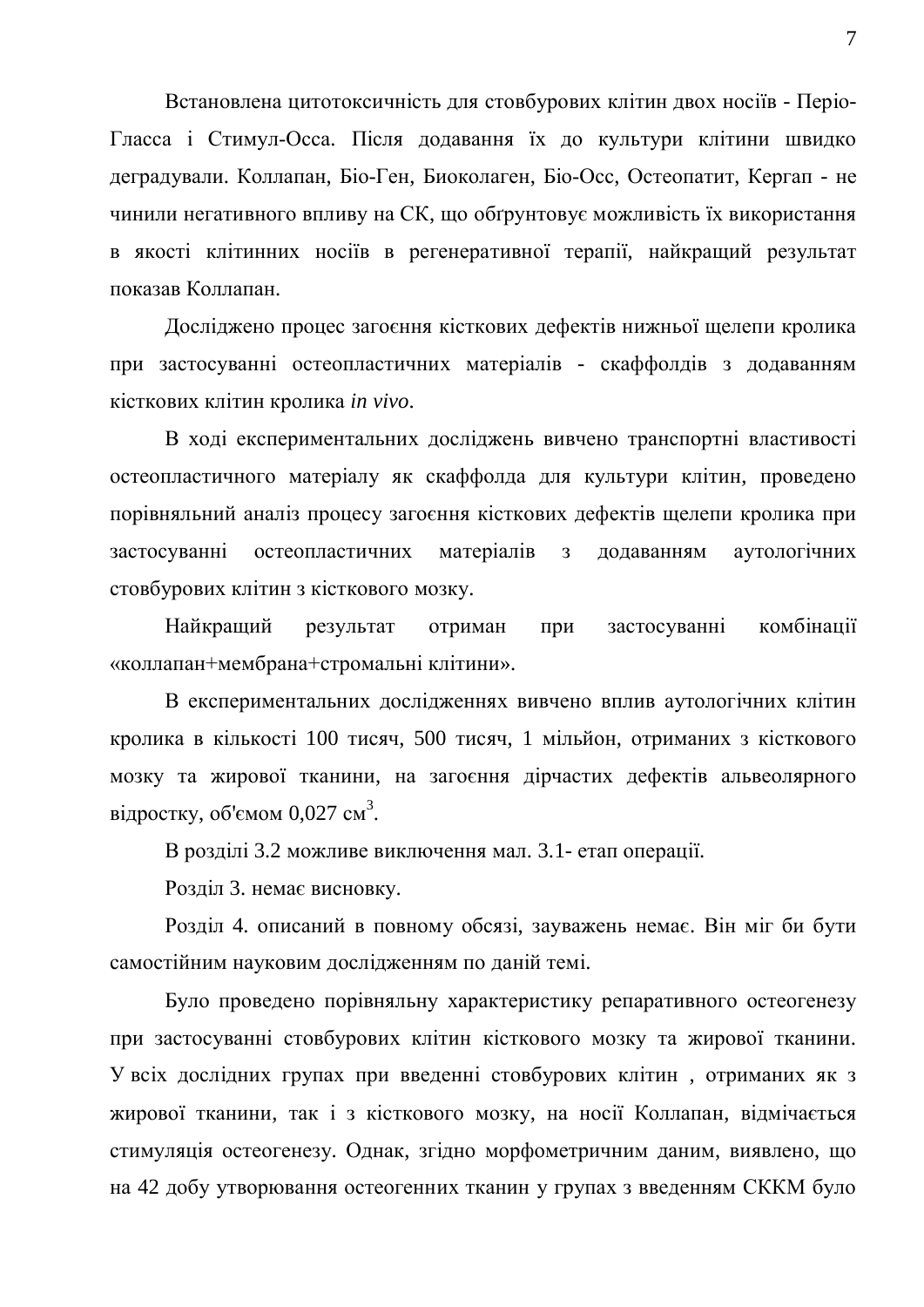на 14% більше, порівняно з СКЖТ. На 90 добу утворення остеогенних тканин у групах тварин, яким вводили СККМ, було в 3 рази більше, ніж у групах з введенням СКЖТ. Якщо порівняти структуру тканин регенерату, залежно від кількості клітин, більш оптимальною та інтенсивною була стимуляція остеогенезу при введенні 500 тис. СККМ для дефекту об'ємом 0,027 см<sup>3</sup>.

Обгрунтовано і експериментально підтверджено можливість застосування аутологічних стовбурових клітин з кісткового мозку та жирової тканини для оптимізації регенерації кісткової тканини.

Встановлений дозозалежний ефект стовбурових клітин з кісткового мозку та жирової тканини на відновні процеси кісткової тканини нижньої щелепи.

Вперше встановлено, що введення 500 тис. стовбурових клітин з кісткового мозку на Коллапані через 90 днів призводить до відновленню гістологічної структури дефекту нижньої щелепи.

Зауваження до розділів 3 і 4: Не вважаючи на то, що матеріал викладено повно, сприймається з інтересом, на наш погляд є зауваження:

Розділ 3.1 є лиш переліком остеопластичних матеріалів та їх властивостей, а не результатом досліджень, об'єм 1,25 сторінки текста можливо було б об'єднати з іншими розділами.

Результати клінічних досліджень. Наведені дані свідчать про те, що застосування аутологічних стовбурових клітин на хірургічному етапі комплексного лікування хвороб пародонту має явні переваги над традиційними хірургічними методами лікування цих захворювань, оскільки відбувається відновлення структури пародонту, усуваються пародонтальні кишені, встановлюється тривала ремісія, що підтверджується покращенням рівня гігієни порожнини рота, нормалізацією індексної оцінки стану пародонту, процесами регенерації кісткової тканини альвеолярного відростка.

Через 6 місяців після закінчення хірургічного етапу комплексного лікування пацієнти контрольної групи відзначали випадки кровоточивості при чищенні зубів і при прийомі твердої їжі. У них з'явився м'який наліт на зубах у фронтальній ділянці нижньої щелепи. Проба Шиллера-Писарєва 1,8; ГІ за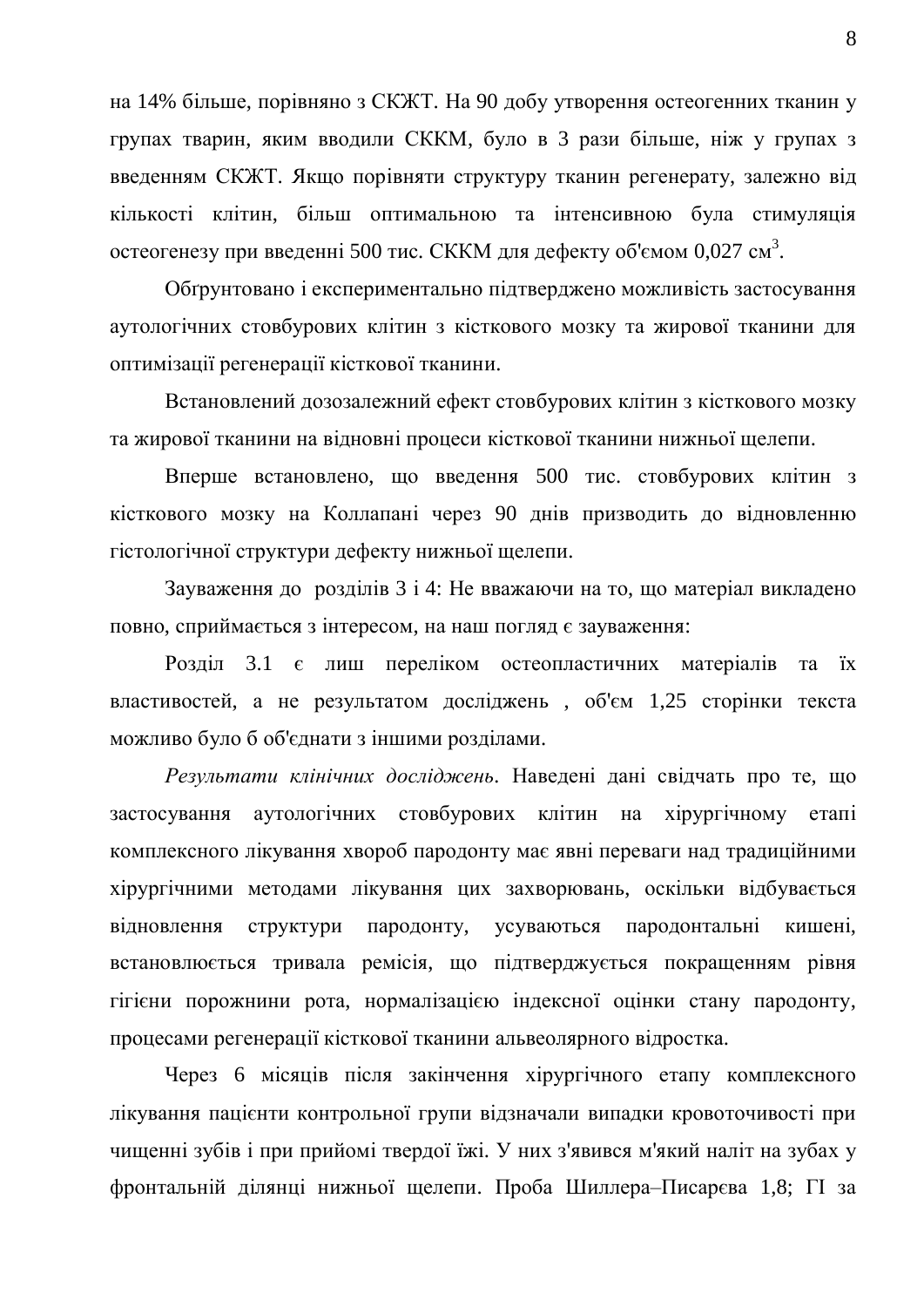Федоровим-Володкіною 1,3; індекс кровоточивості за Muhlermann(PBI) 1,0, кістковий індекс Фукса - 0,7, рухомість зубів відсутня.

Пацієнти основної групи скарг не пред'являли. Проба Шиллера–Писарєва 1,3,  $\Gamma$ I за Федоровим-Володкіною 1,1, індекс кровоточивості за Muhlermann  $(PBI) - 0$ , кістковий індекс Фукса - 0,73, рухомість зубів відсутня.

Через 12 місяців результати об'єктивного дослідження мали ще більші відмінності. Хворі контрольної групи пред'являли скарги на наявність запалення пародонту, окремі ясенні сосочки в найбільш важких ділянках мали синюшний відтінок, були пастозні, кровоточили при зондуванні. Проба Шиллера-Писарєва 2,0,  $\Gamma$  за Федоровим-Володкіною 1,3. Індекс кровоточивості за Muhlermann (PBI) – 2, кістковий індекс Фукса 0,64.

У хворих дослідної групи скарг практично не було. Проба Шиллера-Писарєва 1,3,  $\Pi$  за Федоровим-Володкіною 1,1. Індекс кровоточивості за Muhlermann (PBI) – 0, кістковий індекс Фукса 0,74, рухомість зубів відсутня.

У хворих контрольної групи на ортопантомограмах зазначалося ущільнення, посилення кісткового малюнка, в порівнянні з вихідними.

Рентгенологічно у хворих дослідної групи визначалося збільшення висоти міжальвеолярних перегородок на 1-1,5мм, порівняно з доопераційними ортопантомограмами. Відзначалося збільшення щільності малюнка губчастої кістки міжзубних перегородок, збільшення його рентгенконтрастності.

По закінченні усіх розділів надається висновок і літературні джерела, в яких висвітлені матеріали розділів.

Далі дисертант зупиняється на аналізі та узагальненні отриманих результатів проведених експериментальних та клінічних досліджень. Висновки відповідають складу отриманих дисертантом результатів. За планом дискусії прошу відповісти на деякі запитання:

1. Чи був проведений порівняльний аналіз результатів безпосереднього ефекту СК без коллапана при їх введенні в зону дефекту кістки?

2. Чим обгрунтований вибір досліджень СКЖТ і СККМ як потенційних стимуляторів остеогенезу при кісткових дефектах?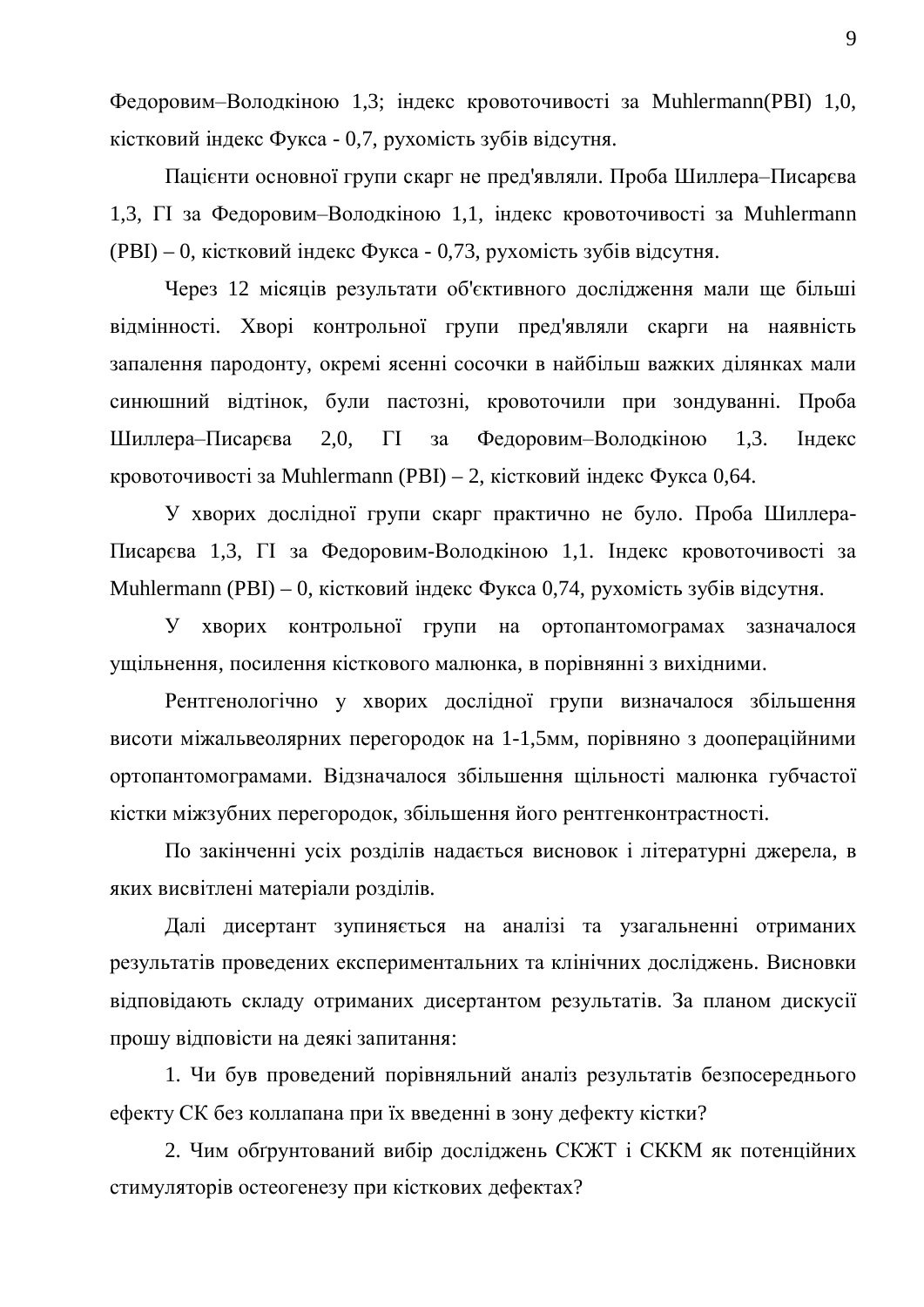3. Чим відрізняється ефект стовбурових клітин від дії скаффолда Коллапана?

4. За якими основними критеріями ви оцінювали у хворих метод направленої регенерації?

5. Тривалість ремісії залежала тільки від виду операції ( із стовбуровими клітинами або без них) або на неї впливав також і гігієнічний стан порожнини рота хворих?

За матеріалами дисертаційної роботи надруковано 9 наукових праць, із яких 5 статей у фахових виданнях, рекомендованих МОН України, 1 у іноземних виданнях, 2 у збірниках матеріалів наукових конференцій,1 методичні рекомендації.

Принципових зауважень щодо оформлення дисертації немає, зауваження не носять принципового характеру, не впливають на суть і позитивну оцінку роботи.

## $3a$ *ключення*.

Дисертаційна робота Циганової Ірини Валеріївни «Обґрунтування застосування остеопластичних аутологічних біоматеріалів у комплексній терапії хворих хронічним генералізованим пародонтитом» Є завершеним науковим дослідженням, присвяченим теоретичному узагальненню, новому рішенню наукового завдання, що полягає в удосконаленню хірургічного етапу лікування хворих на генералізований пародонтит П та Ш ступеню методом направленої регенерації кісткової тканини з використанням аутологічних стовбурових клітин з кісткового мозку та жирової тканини з Коллапаном в якості скаффолда.

За своєю актуальністю, науковим та практичним значенням отриманих результатів, їх достовірністю й новизною, обґрунтованістю та об'активністю висновків і практичному значенню повністю відповідає вимогам п. 11 «Порядку присудження наукових ступенів та присвоєння вченого звання